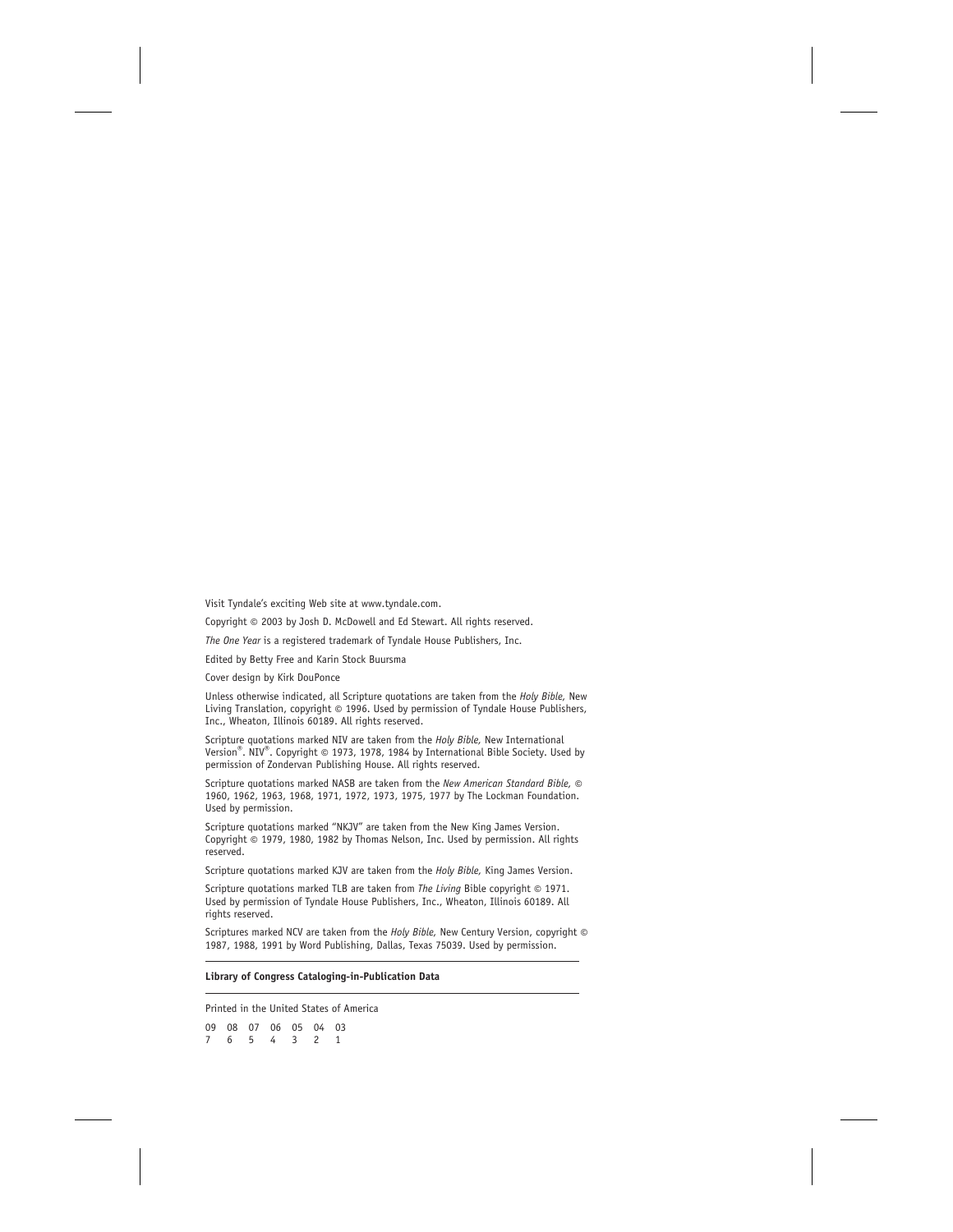CONTENTS

Introduction

### **January**

- No Way? No Way!
- Like Father, Like Son
- Ask for Something Outrageous
- What a Way to Go!
- Down in Lonesome Town
- A Friend in Need
- Bad Apples in the Barrel
- To Find a Friend You Have to Be a Friend
- Happy Re-Birthday to You!
- Free at Last, I'm Free at Last
- I'm Your Daddy Now
- Just a Few More Hours
- God, Please Help My Friend
- The Biggest No-Brainer of Them All
- Mobilizing a Rescue Operation
- Get the Word Out
- Call Yourself a Rescue Ranger
- The Liberator
- Breaking Down the Barriers
- Tough Guy
- The Nitty-Gritty Savior
- What Color Is Your Jesus?
- How Will You Know If You Don't Ask?
- Becoming Best Buddies
- The Friendship Killers
- Fairly Good Friends Fight Fairly
- A World of Friendship **Opportunities**
- Friends in a World of Hurt
- A People-Centered Focus
- Busted for Taking a Day Off
- Putting Your Life in His Hands

### **February**

- Sometimes I Feel So Lonely
- You Don't Go through Tough Times Alone
- When Friends Go Away
- He Knows Just How You Feel
- Fads and Facts about Faith
- I Feel the Need for Seed
- Something to Chew On
- The One and Only
- What's on Your Wish List?
- Nice Guys Finish Last—But Not Always
- You Have Friends in Weird Places
- Know the Score about "Scoring"
- Love Makes the World Go 'Round
- What Kind of Love Are You Talking About?
- When Love Is a One-Way Street
- Loving When It Hurts
- The *Right* Right and Wrong
- Does God Grade on the Curve?
- It's God's Way or the Highway
- Getting to Know You
- Don't Check Your Brains at the Door
- Check Your I.D.
- There's More to You than Meets the Eye
- Big Person on Campus
- Break Free from Those Flimsy Chains
- Your Inner Self-Portrait
- Death, Taxes, and Temptation
- Someone to Watch Over Me
- A Habit You Can Live With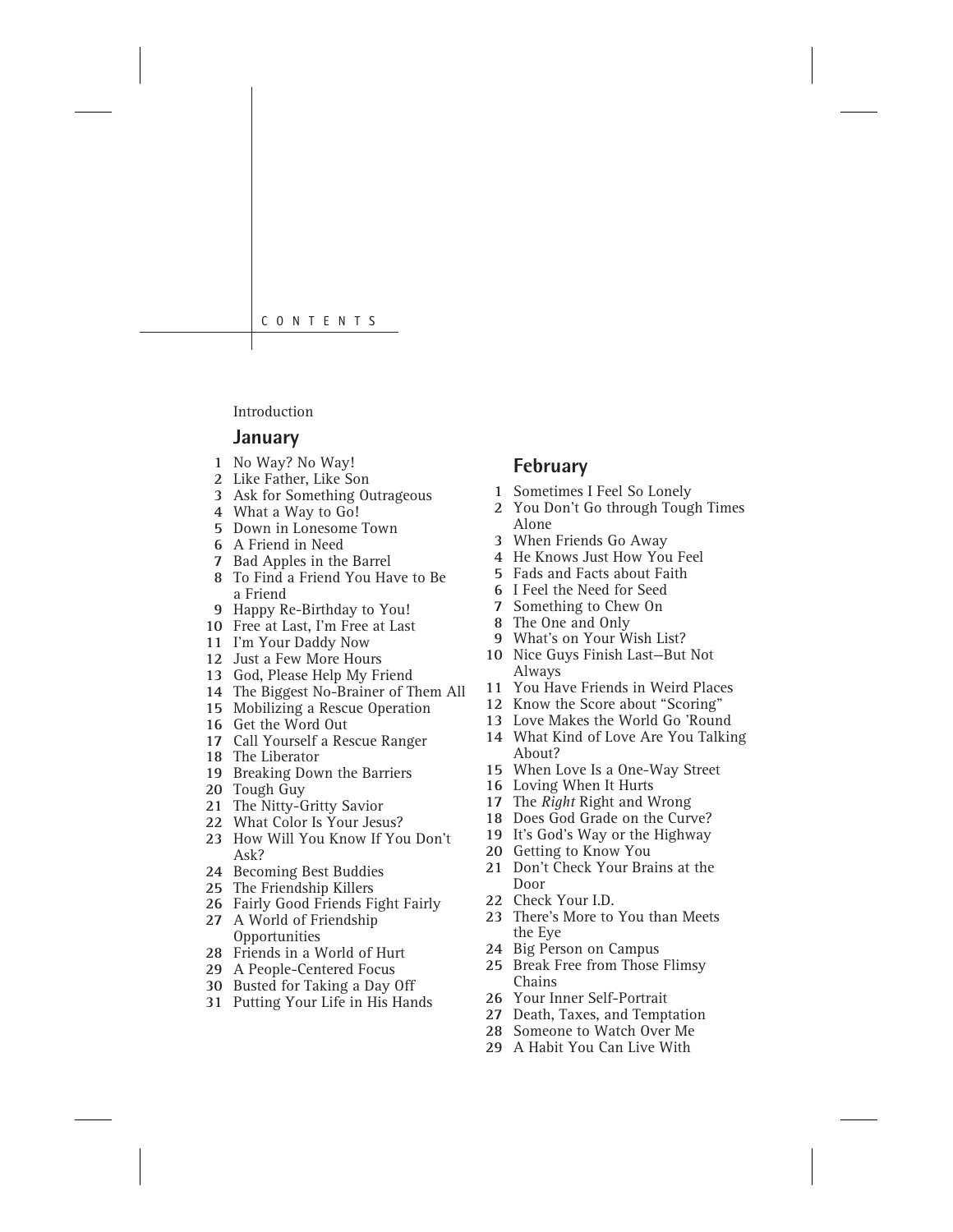## **March**

- What Part of Perfect Don't You Understand?
- Here Comes the Judge
- The Egg and I
- Credit Check
- Who's Right about Right and Wrong?
- Self-Appointed Judges
- How Do You Measure Truth?
- Getting to the Bottom of the Rules
- Whose Rules Will Rule?
- Do Yourself a Favor and Love Yourself
- Looking for a Pony
- Guess What I Heard about You
- Keep Blooming Where God Plants You
- One Gigantic Sign from God
- Can You Feel the Love?
- God Wrote the Old Book on Love
- God Wrote the New Book on Love
- The Book of Love
- The All-Time Right Thing to Do
- A Love That Is More than Human
- The Great Pretender
- There's a Price on Your Head
- Hey, You with the Fluorescent Orange Hair!
- It's Not How Good You Are, It's How Good He Is
- A Day in the Life of Whoever
- A Moment-by-Moment Friend
- Dinner in a Time Machine
- When the Pressure Is On
- Are You or Aren't You?
- 100 Percent Faithful
- A Reservation for Your Destination

# **April**

- A Family Affair
- A Knight to Remember
- Getting to Know Him
- Is There an Elvis in Your Life?
- He Became One of Us
- Clues to the Big Surprise
- Eyewitness Account
- Whatever Happened to Easter?
- It's a Matter of Life and Death and Life!
- Power Struggle
- Does Love Make It Right?
- What You Do for Love
- God on Patrol
- Getting Personal with "The Force"
- This Machine Is Out of Order
- Taking a Stand When You Would Rather Take a Seat
- Finding the Road to Freedom
- No Compromise
- Deal with It and Keep Moving On
- Living on the Edge
- The Higher the Price, the Greater the Value
- If You Were the Only One
- Who Gets into Your World?
- Forgive and Forget
- A Safe Place for You
- Being There When Your Friends Are Down
- Be-Attitudes for Friends
- Plugging In to the Power Source
- The *Super* Superhero
- Faith like a Hole in the Ceiling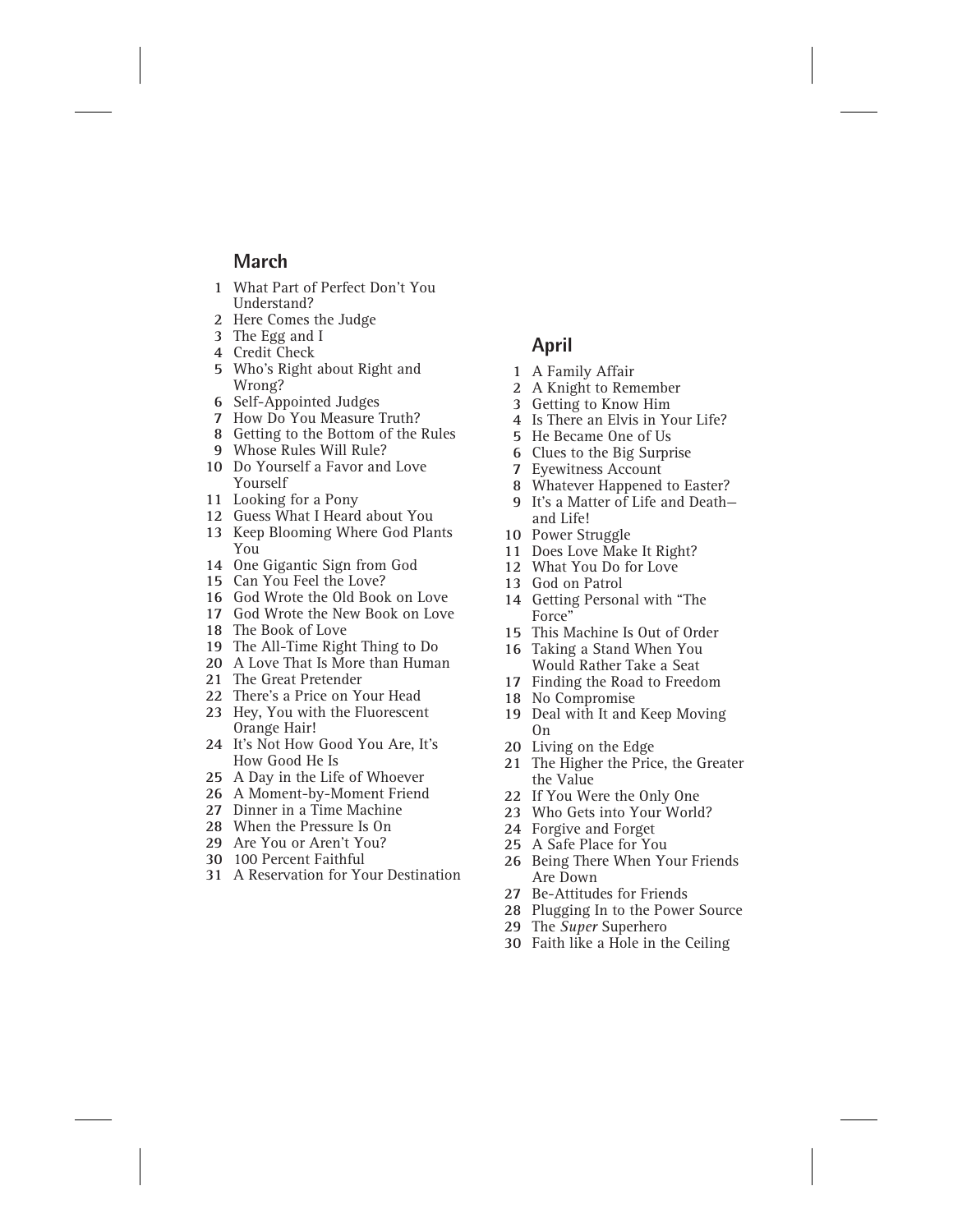## **May**

- Love and Hell Don't Mix, Do They?
- Too Late for Another Chance
- Bad Things Happen to Good People
- Can We Blame God for Bad Things That Happen?
- Bringing Out the Big Gun
- How Is Your Prayer Confidence?
- When Prayer Needs a Voice
- Brain Transplant
- A Body in Need Is a Body Indeed
- The Thrill of Second Place
- Hurting with Those in a World of Hurt
- It's Payback Time
- Have I Died Yet Today?
- He Just Keeps Loving and Loving and Loving You
- It's an Honor to Serve Him
- Who's That Looking Back at You?
- Move over, Mona Lisa
- The Spirit of the Matter
- The Only Way to Go
- Are You Power-Packed?
- It's Not You, but What God Can Do through You
- Potted Plants Can't Answer Prayer
- Is Elmer Gantry Alive and Well?
- Never Believe a Snake in the Grass
- Hey, I Don't Deserve This!
- Telling What You Know
- On the Outside Looking In
- The Walking Dead
- One of God's Great Gifts
- Where Do You Draw the Line?
- Fire in the Eyes

### **June**

- Jury Duty
- Stick with the Game Plan
- The Driver's Instruction Manual
- Which Way Is Up When You're Down?
- Read All about It
- Love That Touches Your Heart
- I Love You—Period!
- Wrong Way!
- You're Accepted, Not an Exception
- Dad Really Loves Me
- No Longer an Island
- What's the Latitude of Your Dating Attitude?
- Staying within the Lines
- It's All about Character
- Do You Have That Loving Feeling?
- Who's Keeping Score?
- You Want Me to Build *What?*
- Love Lasts Longer than Ice-Cream Sandwiches
- The Bad News Makes the Good News Even Better
- A Personal Invitation
- Building Bridges
- Blend with Your Non-Christian Friend
- Dead and Alive
- There's Plenty of Room in the Tomb
- Hide-and-Seek
- Have a Heart
- Time Out
- Lending a Hand
- A Supportive Attitude
- Guess Who You Are Really Supporting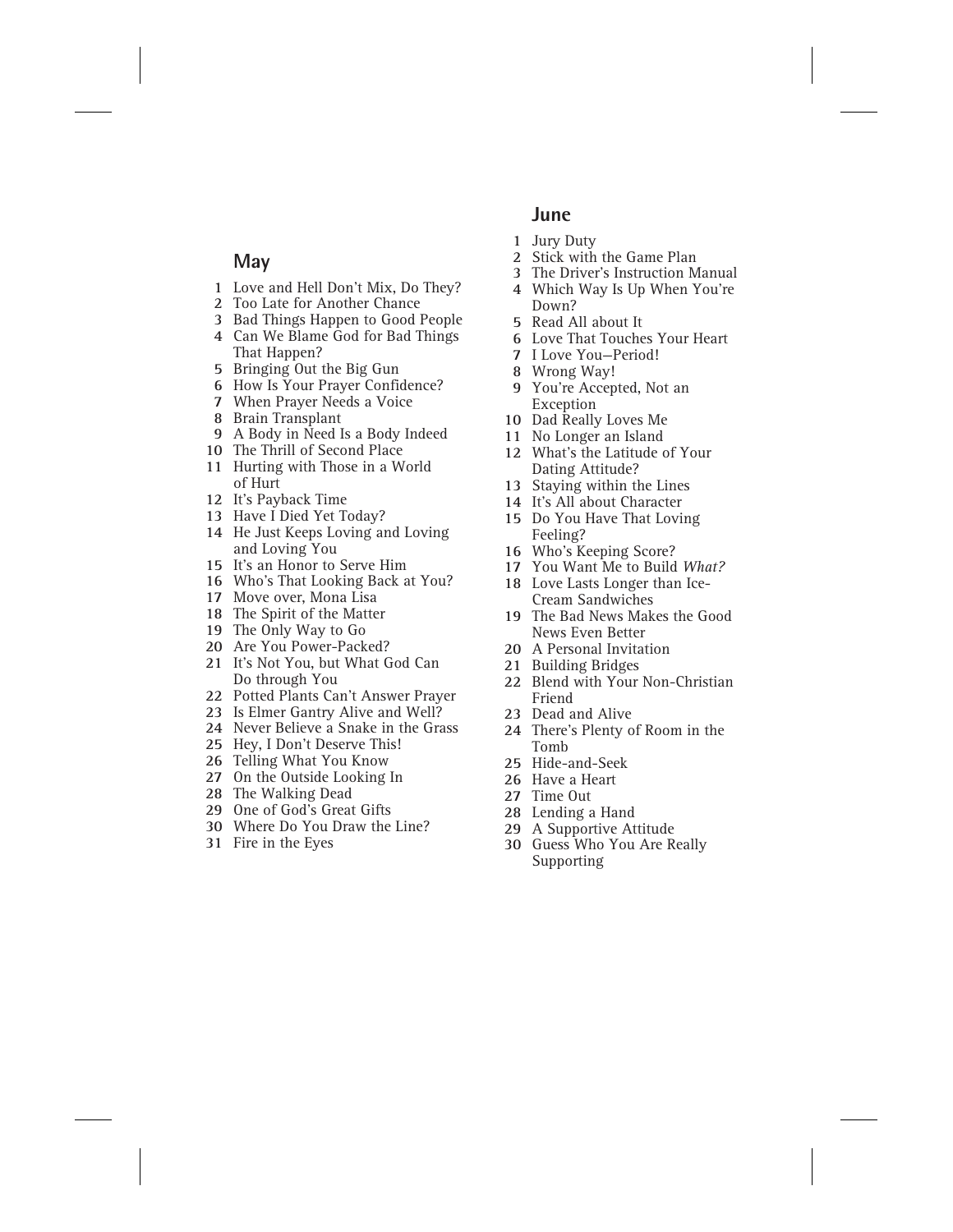## **July**

- Busted by Jesus!
- Do IOU?
- Love Is Always Right
- What's the Difference?
- Time's Up
- Family Feud
- Home Is Where He Is
- Why Did My Friend Go Away?
- Turning Losses into Gains
- Who Will Be Your Everything?
- Mirror, Mirror on the Wall
- Are You Looking to the Media or the Master?
- Image Is Everything
- Who Told You Who You Are?
- Is There a Way to God's Will?
- Finding God's Will Is an Attitude Issue
- God's Will on Two Levels
- First Things First
- God's Will, Your Desires—They Fit
- Love without Strings
- You Don't Have to Be a Doormat
- Please Help Me; I'm Falling
- What the World Needs Is Love, God's Love
- Putting On a Show
- Mountaintop High
- I Believe—Kind Of
- The Faith Factor
- Serving God Hands Down
- The Dating Game
- Your Route of Escape
- Good Reasons to Wait

# **August**

- Call Them "The Ten Freedoms"
- It Sure Feels like Love
- The Human Solution
- Make Sure You Have the Basic Equipment
- I Love Your Book! May I Have Your Autograph?
- There'll Be Some Changes Made
- No Pain, No Gain
- Make Yourself at Home
- Yesterday, Today, and Forever
- The Jesus Question
- Those Who Knew Him Best
- He Is Who He Says He Is
- Guilty Because of Who He Is
- Plant Yourself Where the Truth about You Flourishes
- Hanging Out with a Helpful Crowd
- Seeing Yourself with 20/20 Vision
- Getting a Clear Picture Step by Step
- Putting In a Good Word
- Tell It Like It Is
- Are You on Target?
- Helping Babies Grow Up
- Helping New Christians Get a Good Start
- The Christian's No-Brainer
- Taking Your Love in Two **Directions**
- Whom Should I Love More?
- When Authorities Clash
- Levels of Love
- The Oil of Relationships
- Not Getting What We Deserve
- Sundown Is Coming
- Phony Forgiveness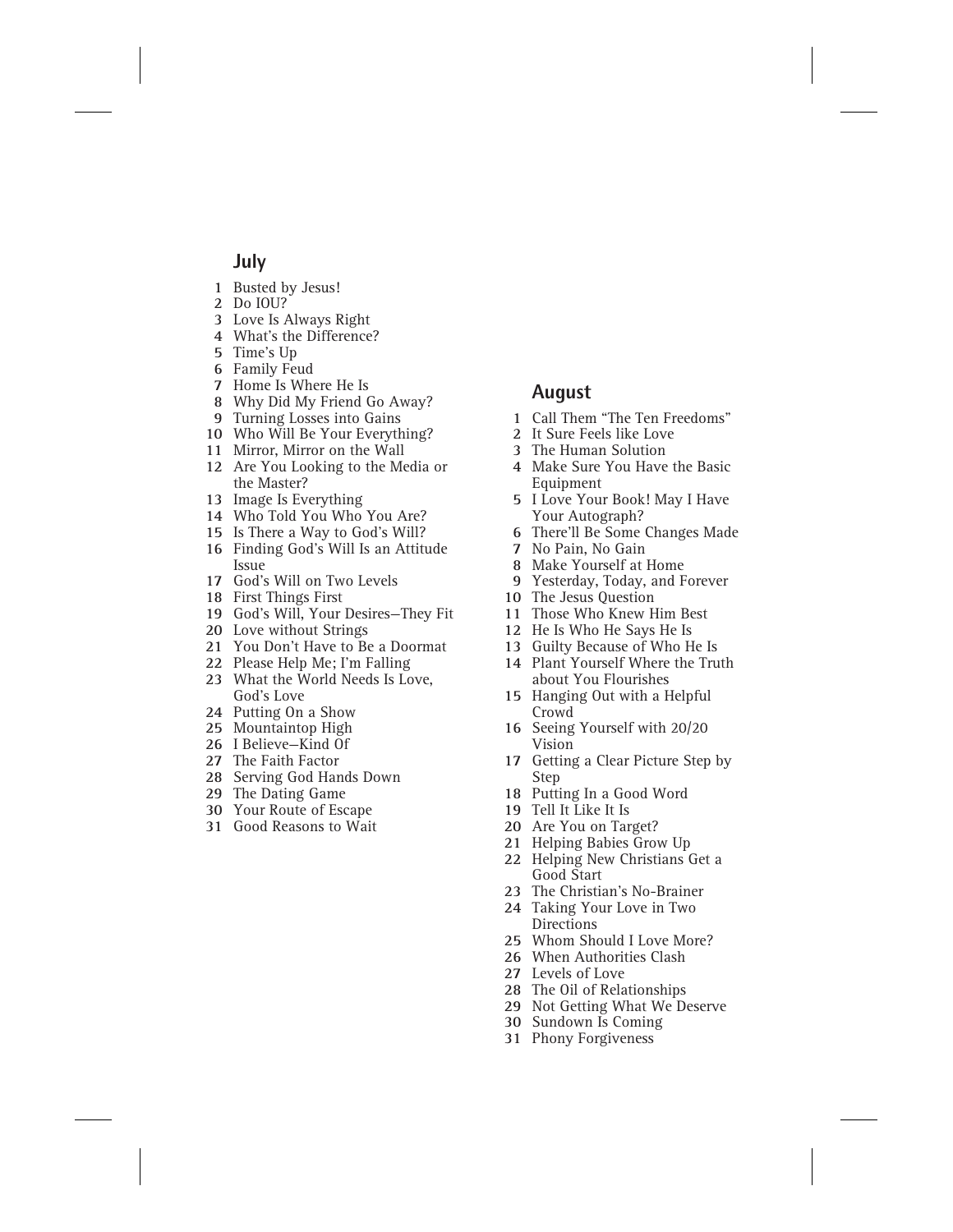# **September**

- Chasing the Wind
- The Basics of Avoiding Boredom
- When You Want to Disappear
- The Gift That Keeps On Giving
- An Inside Job
- Taking Your Spiritual Vitamins
- Rest in His Peace
- Who's Number One?
- It's What's Inside That Counts
- "Everybody" Isn't Always Everybody
- Sex Isn't a Dirty Word
- Loving the Person in the Mirror
- Looking Out for Number One
- Don't Overdo It or Underdo It
- How Can Anyone Love a Mess like This?
- One-Sided Friendships
- Talking Deep
- Who Are You Hanging With?
- Super Friend
- How to Break Out of Loneliness
- Laying Down the Law about Love
- Which Testament Is Number One?
- So Are We under Grace or Not?
- Tough Questions about the Law and Love
- Up Close and Personal
- No Lie
- Can the Garbage
- Going One-on-One with Sexual Curiosity
- X-Rated Scenes on the Brain
- Taking Control

### **October**

- A Lifetime Commitment
- Commissioned 110 Percent
- Do the Math
- After God Made You, He Broke the Mold
- Specially Equipped
- More Love than You Can Handle
- Is the Holy Bible Holey?
- Fully Fact or Fanciful Fiction?
- Details, Details, Details
- A Life Worth Watching
- More than Enough Love to Go Around: Part 1
- More than Enough Love to Go Around: Part 2
- Tapping Into the Power of Love
- Blindsided by Death
- Working Your Way through the Pain
- Help to Make It Through
- Down but Not Out
- Rolling with the Punches
- Turn to the One Who Understands
- The Wisdom of "Foolish" Words
- Take It Away, Jesus
- The Futility of Hoop-Jumping
- Being the Right Kind of Friend
- A Standard for Friendship
- Divorce Is a Dirty Word
- God's Version of Superglue
- Save Yourself for More than Sex
- The Spirit of Sex
- Locker Room 101
- Claim It and Enjoy It!
- Are You Sure You're Sure?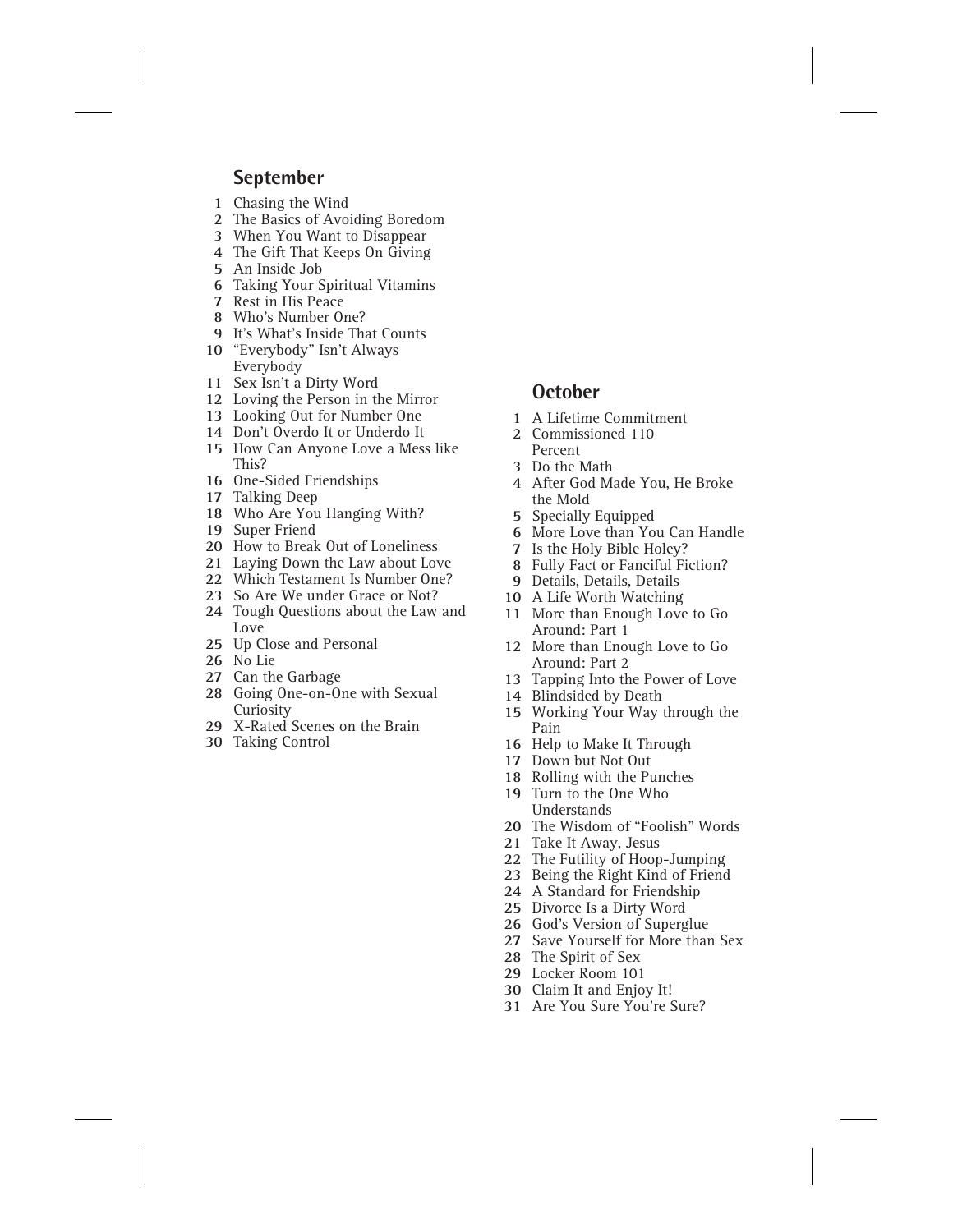### **November**

- Close Your Eyes to Blind Faith
- Believing Isn't Rocket Science
- Stewed Tomatoes and Tennis Shoes
- Poor Doubting Thomas
- What's on Your Price Tag?
- Switch On the Light
- Who's Blocking the Light?
- For Such a Worm As I
- Turn On the Love Light
- Is Anybody Interested in Me?
- You Can Do It
- Howdy, Neighbor
- All in the Family
- Let the Love Flow Out
- Both Soup and Salvation
- When Sin Gets in the Way
- Thinking about the End
- Turning the Dark Clouds Away
- Everybody Is a Priceless Treasure
- Upward Mobility
- Mercy, Mercy
- Give Till It Helps
- My Tribute
- Liar, Lunatic, or Lord?
- Eyewitness News
- You Can't Get Around the Empty Tomb
- To the Death
- Is It Good for You?
- Out with Bad Thoughts, in with Good Thoughts
- A Way Out

## **December**

- How to Get There from Here
- Finding Your Way One Step at a Time
- Don't Ever Buy a Compass That Points South
- Getting the Word on Tough Choices
- Rare Book
- Are You Bowing under the Pressure?
- Coming On Strong
- Under Control or Out of Control?
- How to Turn to the Right
- Trapped in the Middle
- Getting Back on Track
- Tapping Into Your Power Source
- Fill 'Er Up at the Soda Fountain
- Filling Up the Train to Heaven
- Excuses, Excuses, Excuses!
- For Goodness' Sake
- What's Love Got to Do with It?
- Don't Settle for Anything Less
- The Temple of Love
- No Strings Attached
- The Right Stuff
- Wise Investing
- What's So Funny about Money?
- Nativity Trivia
- Peace on Earth!
- The Gifts That Really Count
- Why Pray When You Can Worry?
- Time to Settle In
- "I Want to Be like Mike"
- "If It Weren't for Emily . . ."
- What Do You Want to Be When You Grow Up?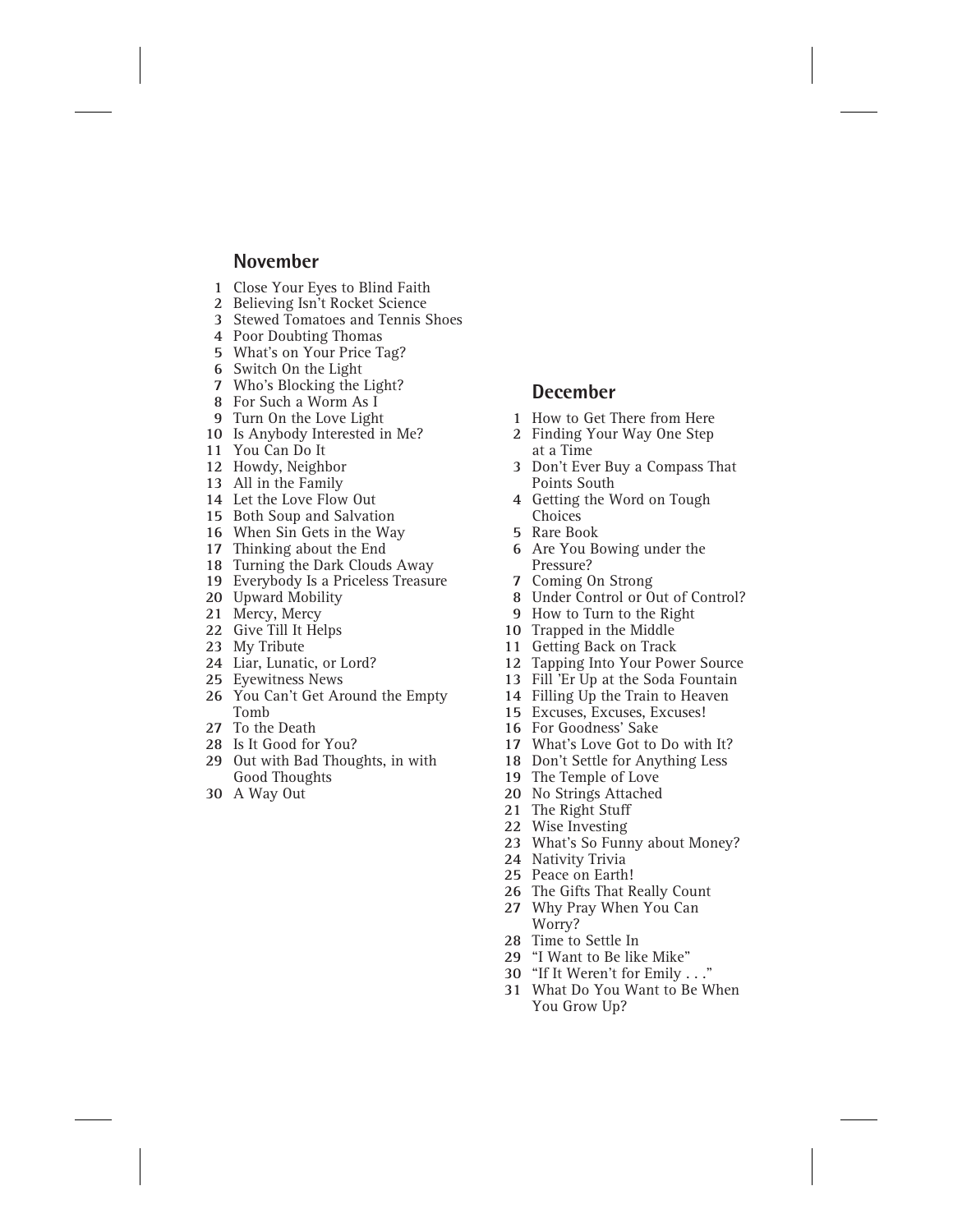INTRODUCTION

HERE'S A DEEP QUESTION: Can you imagine anything ever happening in your life that would rattle your trust in God? Or would you ever swap your Christian faith for another belief—a belief you think makes more sense or works better in your life?

God wants to make your faith in him unshakable. He wants you to understand the undeniable reasons your beliefs are worth hanging on to. Sure, Christianity promises you eternity in heaven with God. But it also provides you with a relationship with the God who holds you tight right here and right now. No matter what you face, you're never alone. When you belong to God, you've got a solid rock now and forever.

In *Josh McDowell's One Year Book of Youth Devotions 2,* you'll come face-toface with the truths all of us need to keep from "forever changing our minds about what we believe because someone has told us something different or because someone has cleverly lied to us and made the lie sound like the truth" (Ephesians 4:14). You'll be convinced that your faith is true. And you'll know why your faith matters for every moment of your life.

Each page of this book brings you a short Bible reading, a key verse, a brief prayer, and a few questions or suggestions to help you apply the truth of that day's reading. You'll take quizzes and read stories. You'll get true-life accounts and fiction—and some selections that are stranger than fiction. You might laugh or cry. You'll need to think, but nothing will bust your brain, because the goal of each daily adventure is to understand the "God who is passionate about his relationship with you" (Exodus 34:14).

As you use *Josh McDowell's One Year Book of Youth Devotions 2* on your own, you can also go through *Josh McDowell's One Year Book of Family Devotions 2* with your family. And you can look for many other "Beyond Belief" resources.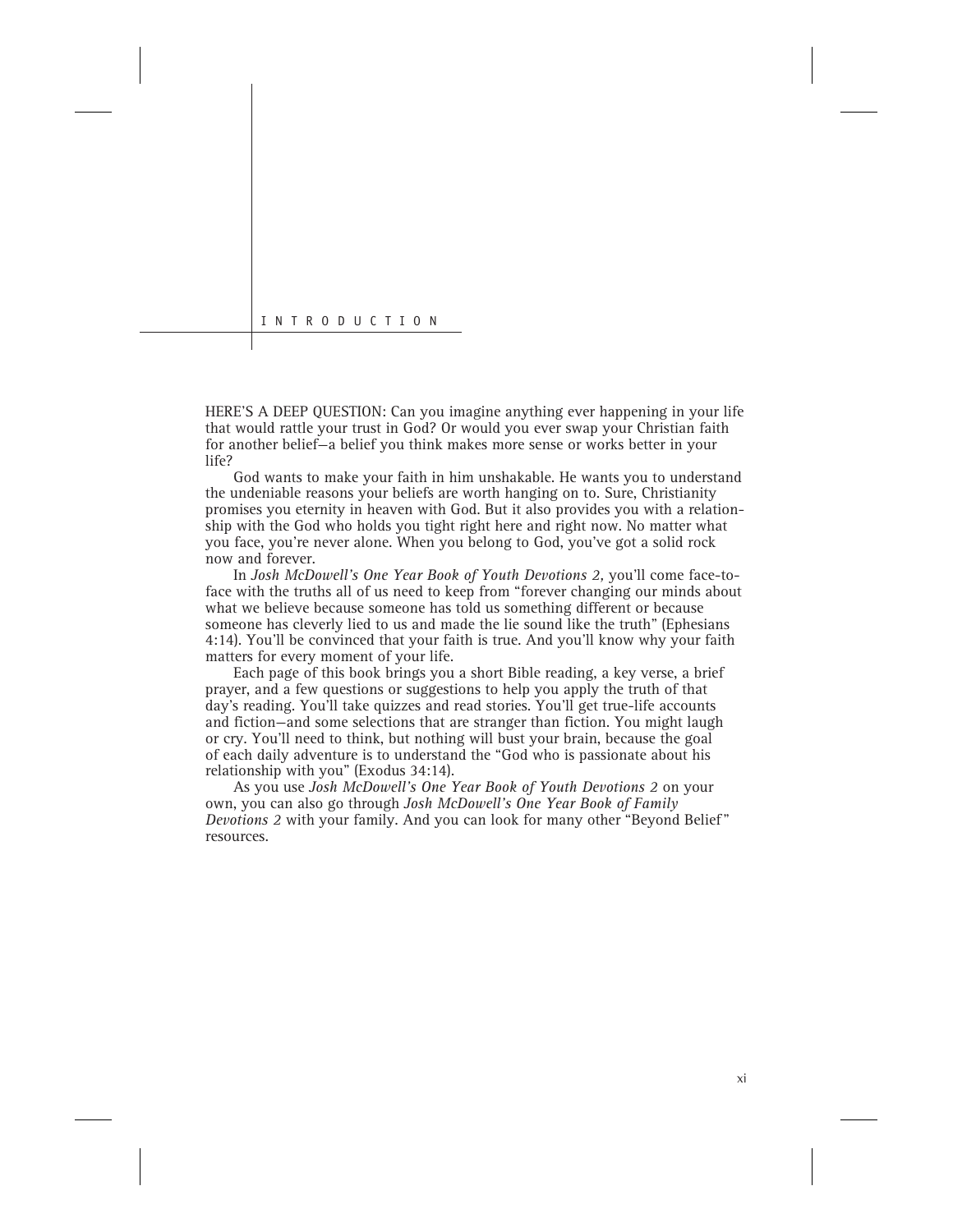# **1**No Way? No Way!

**Bible Reading: John 14:6-7**

*I am the way, the truth, and the life. No one can come to the Father except through me. John 14:6*

YOU'VE MADE UP your mind. Instead of splitting your summer between lazing on the beach and scraping together odd chores to make money, you want an adventure. You want to go where none of your friends has gone before. You want to visit your cousin.

The attraction—and the problem: Your cousin lives on the other side of the planet in Borneo, where his scientist parents study insects. You don't know how to get there or where to find him. So you ask around.

You get all kinds of advice, but not all the responses you hear are helpful:

"Go to China and turn south for a few thousand miles. Lotsa luck."

"Take the Bornean Flying Cockroach Airline."

"Your cousin and his family must have misplaced their brains—and it sounds like it runs in the family."

But finally your search pays off. "Borneo? You want to get to Borneo? I was born and raised in Borneo!" a professor at a nearby college tells you proudly. "And I'm headed back there for the summer. I know your cousin, and I'll be happy to take you right to him."

Suppose you were actually hunting for a far-off cousin. Which bit of advice would help you most? It's no contest! You want to link up with someone who not only knows where you are going and how to get there but also knows your cousin and precisely how to find him.

You might never attempt an adventure to a hard-to-find location. But if you're a Christian, you are already on an all-important adventure. God the Father has invited you to come to him. James says, "Draw close to God, and God will draw close to you" (4:8). The Father invites you to enjoy a close relationship with him right now. Your life's destination, in fact, is *God.* He's the one you want to find.

But how do you get to him? Who can show you the way? Can you get to God without Jesus? No way. Not even close. Without Christ you can't get there from here, because to know the Father, you have to know the Son. To love the Father, you have to love Jesus Christ. To serve the Father, you have to serve Christ.

Jesus doesn't just *show* the way to the Father; he *is* the way! He's not a road map; he's the road. And he welcomes you to come through him to the loving Father.

#### **REFLECT: How does it feel knowing that Jesus cares enough about you that he came to lead you to the Father?**



**PRAY:** *God, thanks that I don't have to stumble through life to find you. Thank you for sending your Son, Jesus, to show me the way to yourself.*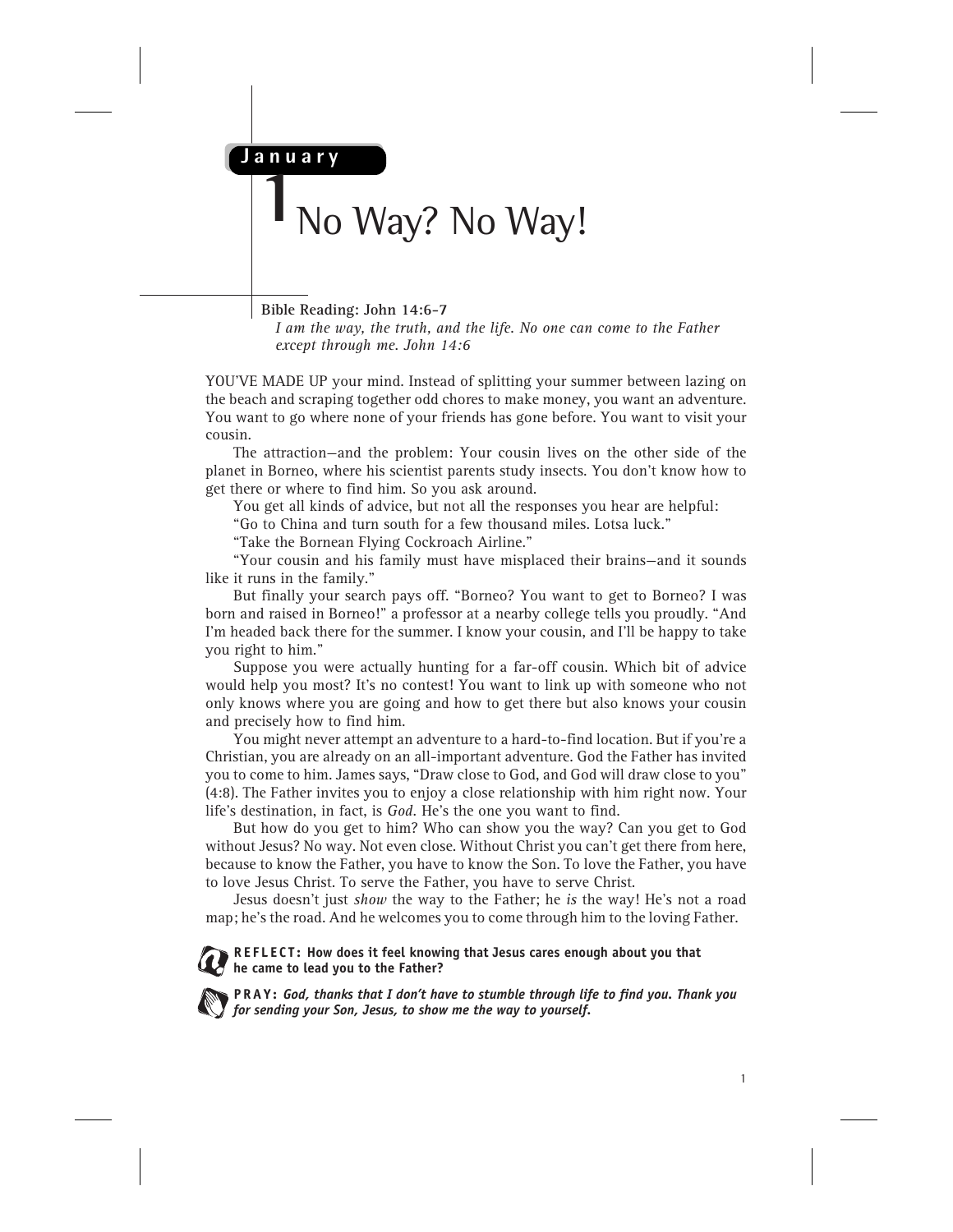# **2**Like Father, Like Son

**Bible Reading: John 14:8-11** *Anyone who has seen me has seen the Father! John 14:9*

HOW WOULD YOU feel if someone said to you, "You're so much like your dad!"? It all depends on what your dad is like, right? If Dad has movie-star looks and Nobel prize–winning brains, you might pat yourself on the back because people think you're like him. But if he's like most dads—wiry hairs sprouting from his ears—you might hope you're *not* like him, at least not in *that* way.

So just how similar are you and your father? Check  $(\vee)$  any statements below that describe how you are alike. (If you prefer, compare yourself to your mother, older sibling, or another relative.) Do you have . . .

- $\Box$  the same eye color?
- $\Box$  the same hair color?
- $\Box$  the same body type and facial features?
- $\Box$  the same basic personality traits?
- $\Box$  the same musical and artistic talents—or lack thereof?
- $\Box$  the same spiritual goals in life?
- $\Box$  the same wiry hairs growing out of your ears?
- $\Box$  the same taste in TV, movies, and music?
- $\Box$  the same food likes and dislikes?
- $\Box$  the same sense of humor?

If you resemble your father closely enough, even people who don't know him will get a good idea of what he is like by looking at you.

If you asked Jesus if he was a lot like his Father, he would answer, "Absolutely!" Jesus not only is your way to *get* to his Father, he also is your way to *know* what God the Father is like. Jesus is "the visible image of the invisible God" (Colossians 1:15). So the more you know about what Jesus said and did, the more you know about God. When you see Christ's compassion for people, for example, you know God is compassionate. Or when you read Christ's words of truth, you know God is truth. God the Father wants you to know him.

You might not show a striking, obvious resemblance to how your dad looks or acts or talks. But Jesus shows you exactly what God is like. Get to know the Son, and you get to know the Father.





**PRAY:** *God, you could have hidden yourself and made it tough to get to know you. I'm grateful that Jesus shows me what you are like.*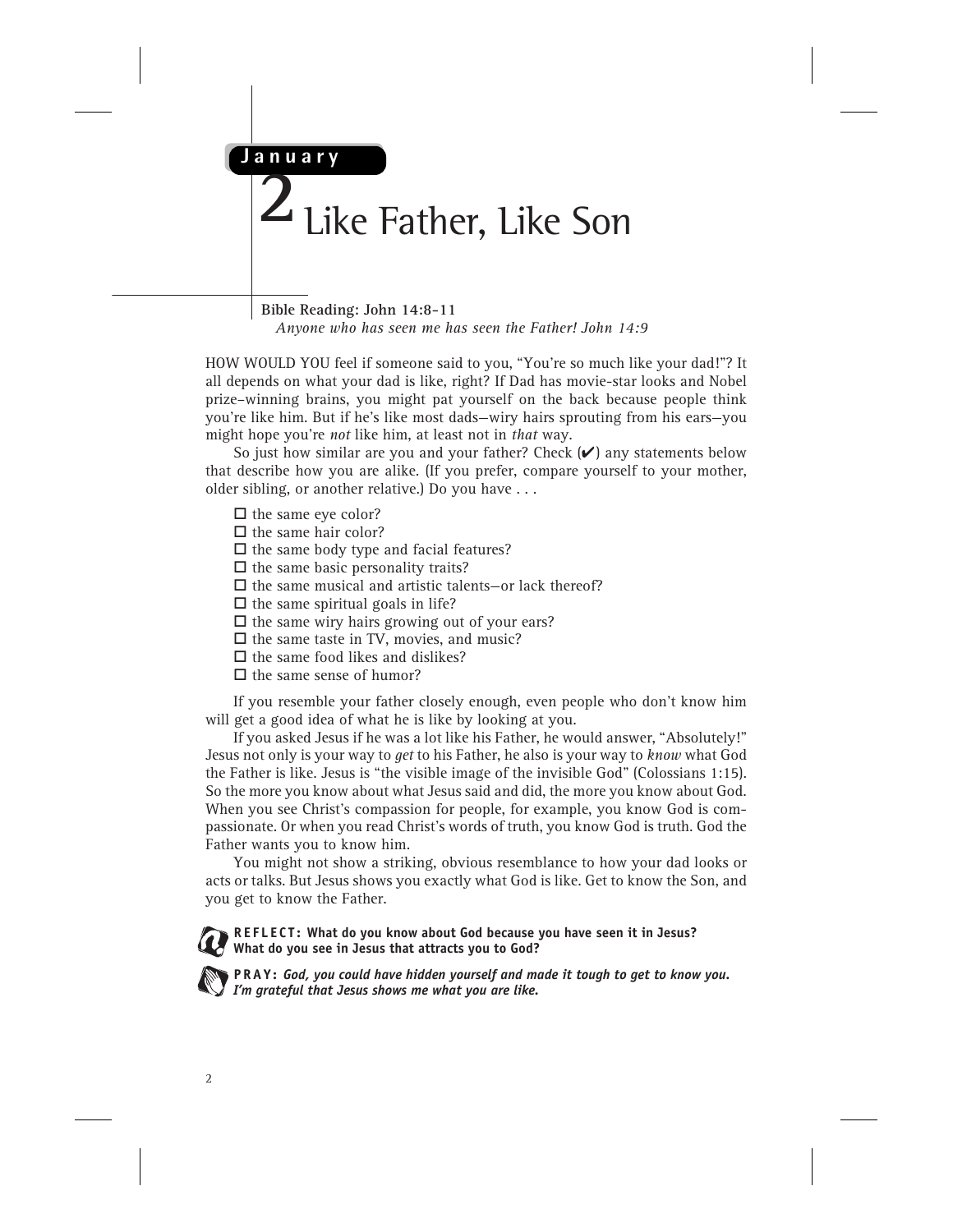# **3**Ask for Something Outrageous

**Bible Reading: John 14:12-14**

*You can ask for anything in my name, and I will do it, because the work of the Son brings glory to the Father. John 14:13*

DERRICK GLANCES across the cafeteria to where a girl sits with her friends. *Dear God,* he prays silently, *let me go out with her and I'll witness to her so much she'll for sure want to become a Christian.*

Natalie lays her hand on the exam paper she has just completed. Closing her eyes, she prays without moving her lips. *God, I don't expect a perfect paper. But please make enough answers right to get me a B.*

What's the most outrageous thing you have ever asked God for? That a twentypound sack of money would spill at your feet? That the pimple growing like a third eye in the middle of your forehead would disappear by morning? That your parents would slip you a Ferrari for graduation—or sooner?

Jesus said we can ask him for anything. That's right, he said *anything!* John 14:13 says he had a good reason to extend this invitation. Jesus—our only way to the Father and our only way to know what the Father is like—also wants to teach us to show off God's greatness. Here's the formula:

Your prayer for anything in Christ's name

*+ Christ's perfect answer to your prayer*

= Glory to the Father.

When we pray *in Christ's name,* we are asking for our requests to be fulfilled *in Christ's will.* Since Jesus knows how to bring glory to God, he will answer our prayers in his best way so that God receives the glory he deserves.

So even though you might ask Jesus to miraculously change the answers on your exam, he knows you could grow more and bring greater glory to God by trusting him as you study. The result? Your prayer helps you recognize that God will help you when you study!

Jesus himself asked his Father for something outrageous, wondering aloud if he could avoid going to the cross. But he quickly added to his request, "Yet I want your will, not mine" (Matthew 26:39). Skipping the cross was not the Father's will, for he wanted salvation for us.

So go ahead—ask for anything. But ask in Christ's name. If you don't get the exact *anything* you pray for, it's because Christ knows a better way to give God glory.

#### **R E F L E C T : Is there anything that stands in the way of your wanting to bring glory to God?**



**PRAY:** *God, it's a privilege to ask for what I want—and to know you will answer my prayers in ways that change me for the better and give glory to you.*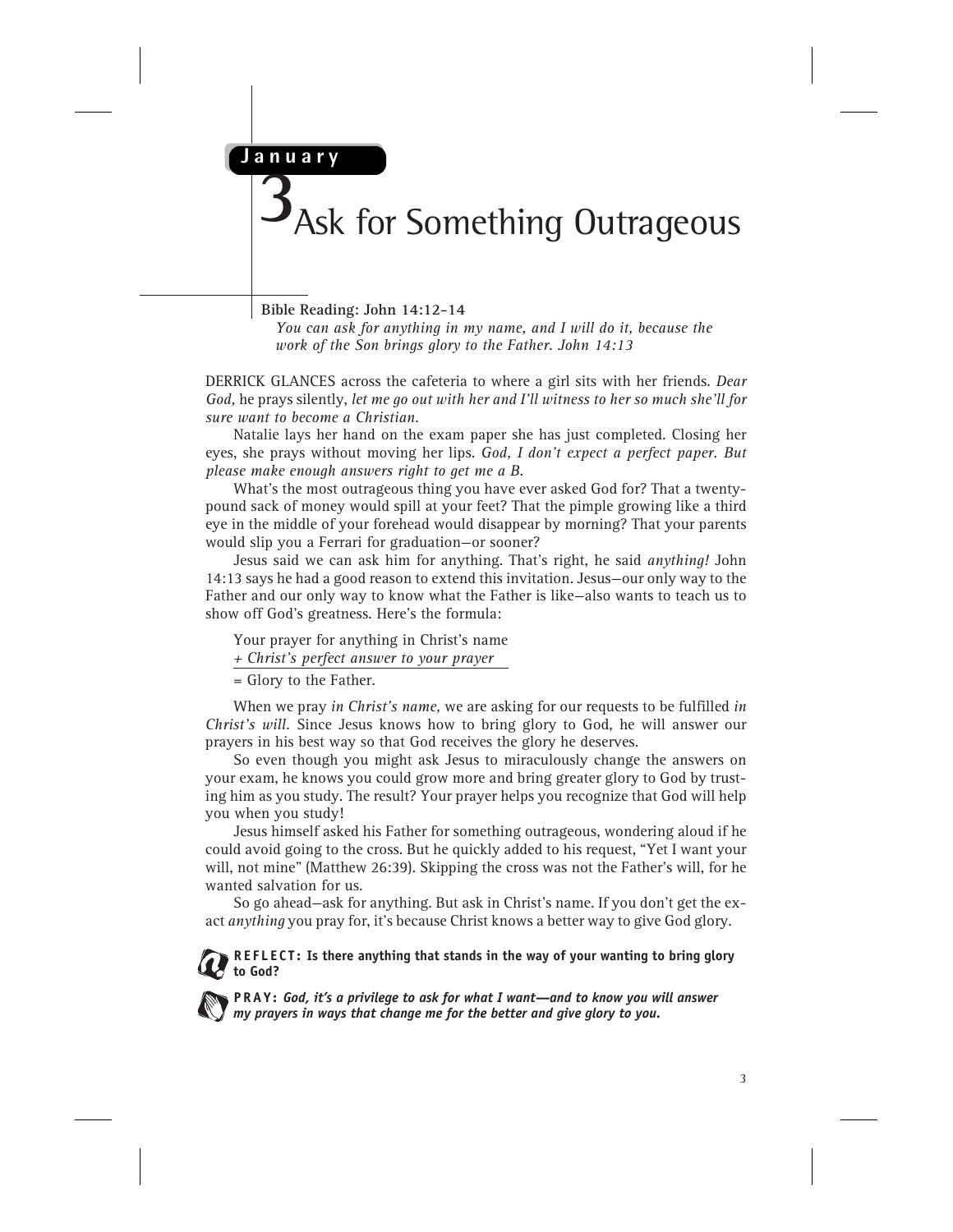# **4** What a Way to Go!

**Bible Reading: John 14:1-4**

*I am going to prepare a place for you. . . . I will come and get you, so that you will always be with me where I am. John 14:2-3*

WHERE'S YOUR HOME? Finger? Eyebrow? Coldfoot? (Those are real towns in Tennessee, Saskatchewan, and Alaska.) But a Christian's better-than-Worms hometown is only a temporary residence. (Worms is in Nebraska.) It's not temporary because you can't wait to get out of Boring (in Oregon), but because Christ is preparing a permanent home in heaven. Paul said, "We are citizens of heaven, where the Lord Jesus Christ lives. And we are eagerly waiting for him to return as our Savior" (Philippians 3:20).

Way back in the dark days, Christian youth groups used to gather around a large, floor-mounted acoustic instrument called a "piano" and sing a peppy little chorus about our other "home":

This world is not my home, I'm just a-passin' through; My treasures are laid up somewhere beyond the blue. The angels beckon me from heaven's distant shore; And I can't feel at home in this world anymore.

Where is "heaven's distant shore"? And how do you get there?

Once again Jesus Christ steps in to show you the way. Jesus is the way to the Father. He's the way to know what the Father is like. And he's the way to bring glory to the Father as you pray in his name. But after all this, he won't leave you stuck in this place where at times you "can't feel at home." He won't abandon you with no hope of finding your way to heaven. When his time is right for you—either when he returns or the moment you die, whichever comes first—Jesus promises to take you to where he is. He's your way to go home.

Do you realize that Jesus couldn't show you how to get home if he hadn't come down to earth? See, you need more than a *map* to find your way to God. You even need more than somebody to *tell* you the way. You need somebody to *meet* you where you are. Jesus finds you and takes you to where you need to be. The Son of God left his home in heaven and came into your world to show you the way home. And he came looking for you because he loves you.

### **REFLECT: Since Jesus came all this way, doesn't it make sense to follow him to that heavenly home?**



**PRAY:** *Jesus, I want to make* **your** *way* **my** *way. I want to follow you—through life, to heaven.*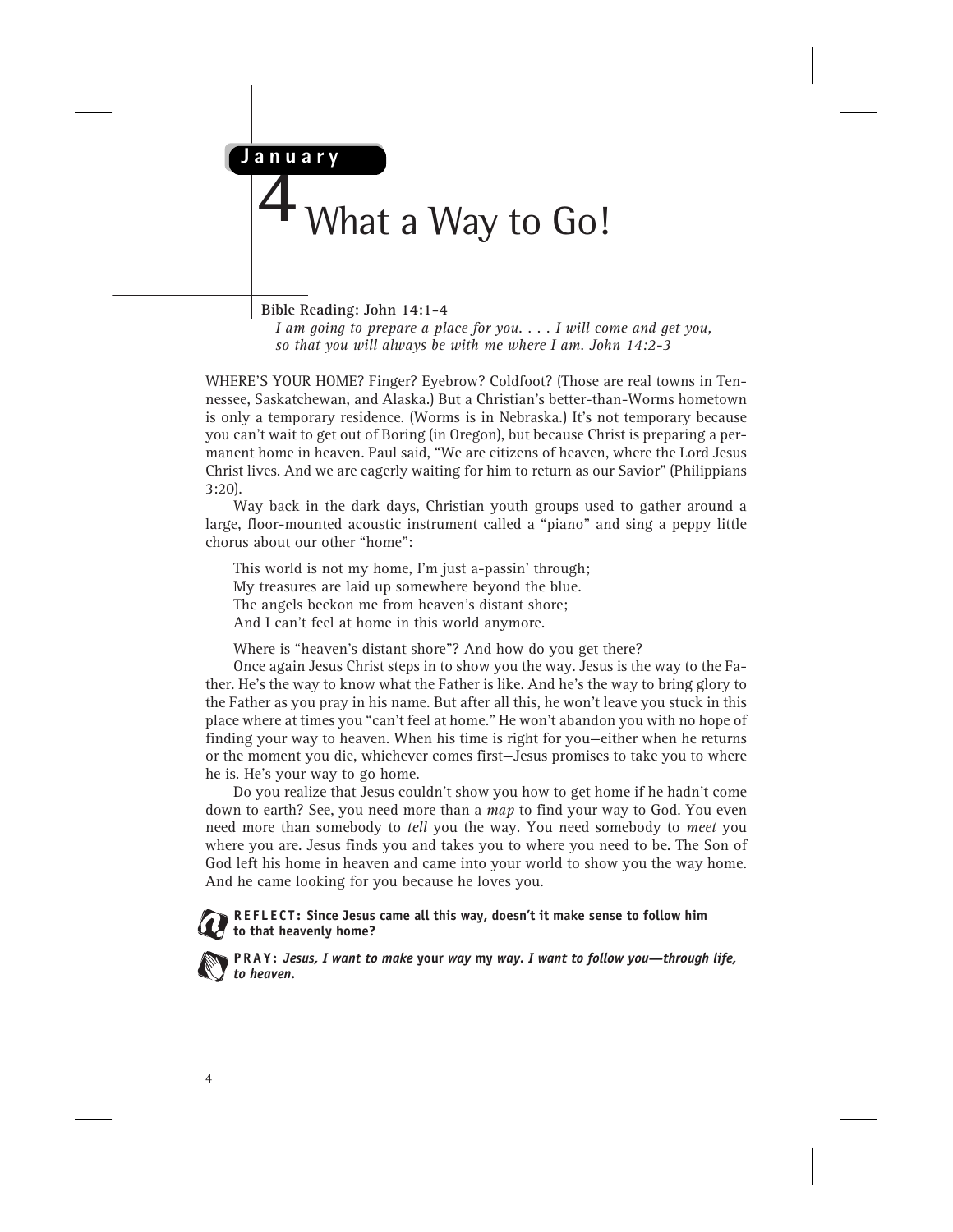# **5**Down in Lonesome Town

**Bible Reading: John 15:9-16**

*The greatest love is shown when people lay down their lives for their friends. John 15:13*

"I DON'T KNOW what my problem is," Tamara blurts through tears. "I have friends. It's not like I ever have to sit alone. But I still feel lonely in a crowd. I'm not sure anyone understands me—or wants to. Even my teachers. I think I could die and nobody would even notice I'd left."

Making it through middle school or high school minus feelings of loneliness is like darting through cold season without getting a runny nose. Sooner or later you're probably going to feel like a giant drip.

Like a runny nose, lonely feelings tell you something is amuck. Loneliness might seem like it's about popularity or looks. It's actually more about a God-given desire to be loved and accepted. That's a deep, healthy need everyone has. When that need goes unmet, you feel lonely.

Most folks try to get rid of loneliness in one of a couple ways.

Approach #1: *Act like a worm by crawling away from the crowds.* Here's how worms think: "I'm lonely because nobody loves me. Nobody loves me because I'm not lovable. The safest thing I can do is burrow underground. I'm never going to get close to others." The worm approach pushes you even further from people.

Approach #2: *Act like a puppy by doing anything to get people to like you.* Puppies think, "I'm lonely because nobody loves me. Nobody loves me because I'm not trying hard enough. I'm going to get the attention of others, even if I make a fool of myself or go against my standards." The puppy approach pushes you to do things you later regret.

Here's a better plan for dealing with loneliness: *Act like the child of God that you are.* Feeling loved and accepted starts with your relationship with Christ, who is the only one able to meet the deepest needs of your life. Talking to Jesus and reading his Word—the Bible—are steps to strengthening your friendship with him. He laid down his life for you, so it's obvious that *he* regards you as a friend worth dying for (see John 15:13). That's powerful comfort when you wonder if anyone cares.

God, of course, wants to help you behave better than a worm or a puppy dog more on that later. But your first step to crawling out of loneliness is to get close to the God who wants to be your best friend.

**REFLECT: Like any true friend, Jesus is ready to hear your concerns about loneliness and friendship. So when in your life have you felt loneliness?**



**PRAY: Take a few minutes to tell God about times you feel lonely.**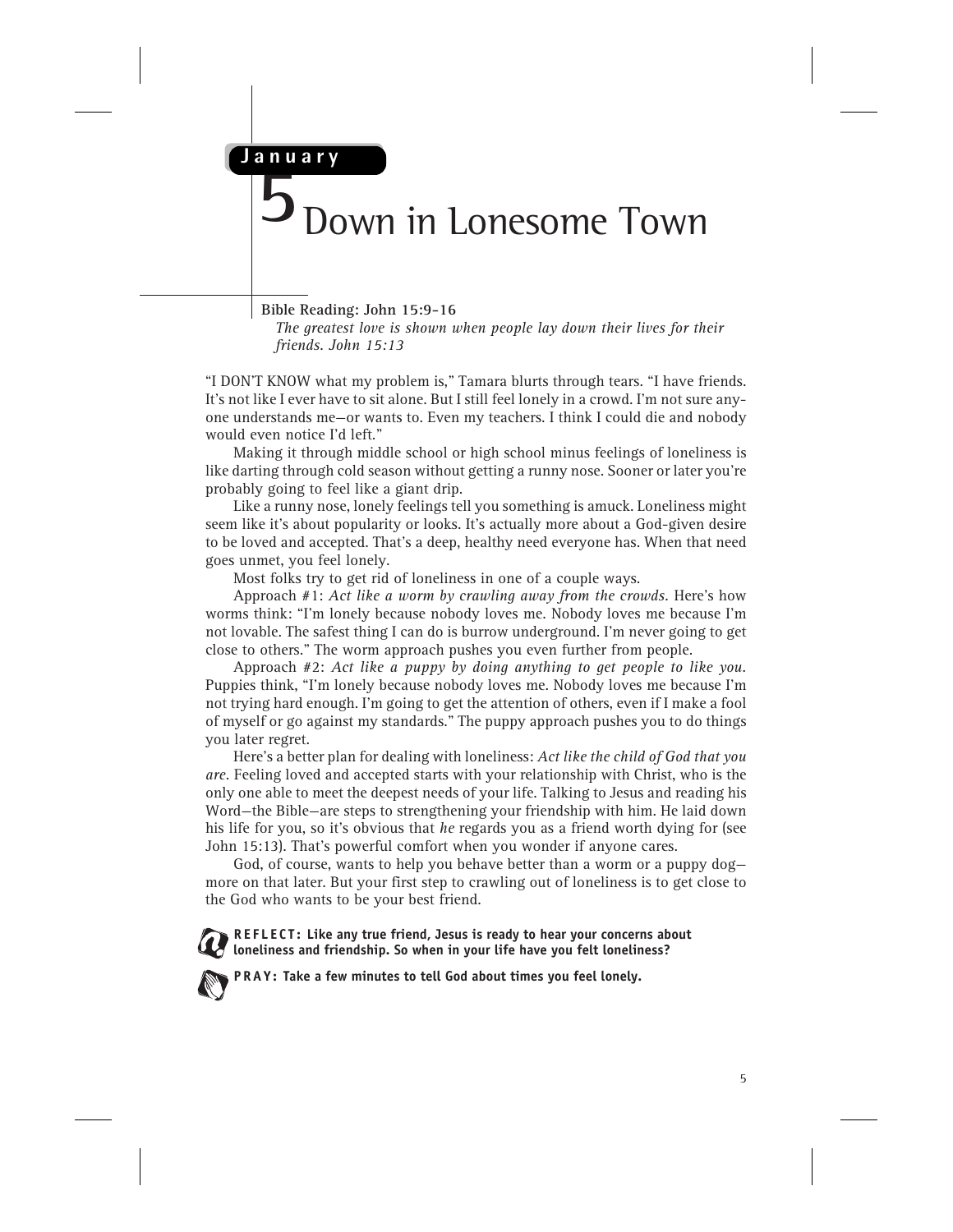# **6**A Friend in Need

### **Bible Reading: Proverbs 17:17**

*A friend is always loyal, and a brother is born to help in time of need. Proverbs 17:17*

"A FRIEND knows you totally and likes you anyway."

- "A friend is always there for you."
- "A friend loans you money and doesn't bug you to get it back."
- "A friend knows how you're feeling just by looking at you."

So how would *you* describe a "friend"? You might say, "Anyone I know." Or "Only those I can share my secrets and feelings with." Huge difference? That's because there are different levels of friendship.

*Casual* friendship is the first level. Casual friends are your next-locker neighbors, other classmates, neighbors you chat with but don't know well, and perhaps many of your teachers. (You wouldn't call all of them enemies, would you?) Anyone you talk with qualifies as a casual friend.

*Close* friends are the second level of friendship. Your close friends include people you eat lunch with, the ones you choose to sit by in class, and the ones you want time with on weekends.

*Committed* friends take you to a much deeper level of friendship. These are people you allow to see the real you. You trust them with your secrets, hurts, and joys. Most people have a group of casual friends, fewer close friends, and just a handful of committed friends.

If you have lots of casual friendships but come up short on committed friendships, you'll feel lonely. Only on that third and deepest level of friendship are your needs for love and acceptance truly met. It's committed friends who take away your loneliness.

Some days you want to go into worm mode and inch away from *everyone.* But if you get close to an inner circle of a few trusted friends, you find those friends comfort, counsel, and challenge you. When you hurt, your committed friends might not know what to say, but just being there for you helps. When you have to make a decision, friends let you bounce ideas around. Sometimes their advice doesn't really help, but just having them around gives you confidence that everything will work out.

And when there's something in your life that needs to be changed—a bad attitude, a harmful habit, or a risky behavior—committed friends lovingly push you toward doing what you know is right.

**REFLECT: Good friends can impact your life in countless ways, so it's vital you choose your friends wisely. What friendships are you willing to work hard at today?**

**PRAY: Ask God today to guide you to a few trustworthy friends.**